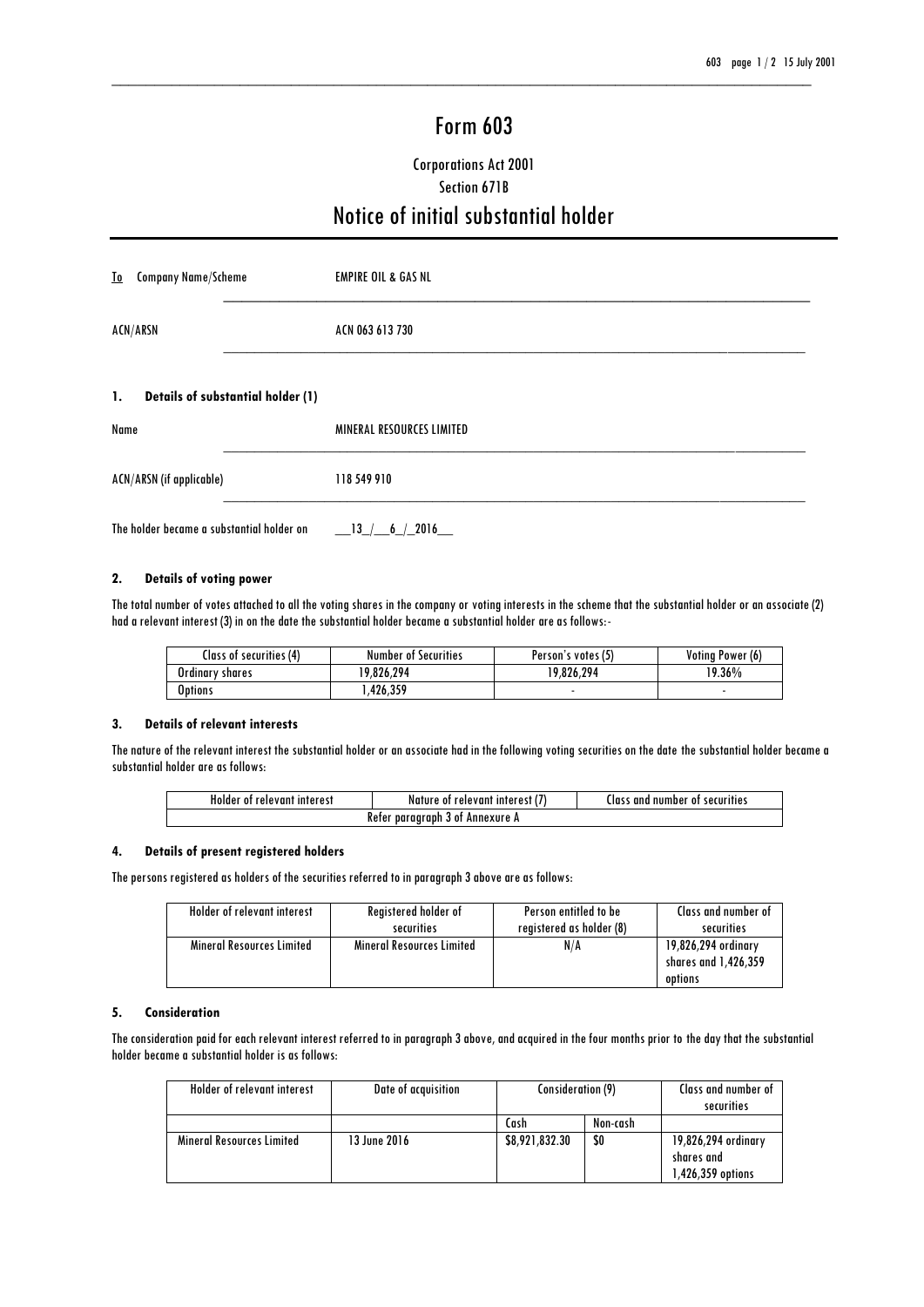#### **6. Associates**

The reason the persons named in paragraph 3 above are associates of the substantial holder are as follows:

| ACN/ARSN (if                               | association |
|--------------------------------------------|-------------|
| Name and                                   | Nature      |
| applicable)                                | : 0t        |
| Keter<br>Paraaraph<br>' Annexure A<br>) Ot |             |

\_\_\_\_\_\_\_\_\_\_\_\_\_\_\_\_\_\_\_\_\_\_\_\_\_\_\_\_\_\_\_\_\_\_\_\_\_\_\_\_\_\_\_\_\_\_\_\_\_\_\_\_\_\_\_\_\_\_\_\_\_\_\_\_\_\_\_\_\_\_\_\_\_\_\_\_\_\_\_\_\_\_

#### **7. Addresses**

The addresses of persons named in this form are as follows:

| Name                                  | . |
|---------------------------------------|---|
| Refer<br>Annexure<br>νm<br>n n ı<br>. |   |

## **Signature**

| Print name | <b>Bruce Goulds</b> | capacity | <b>Company Secretary/CFO</b> |
|------------|---------------------|----------|------------------------------|
| sign here  | $40-$               | date     | 13/06/2016                   |

#### **DIRECTIONS**

- (1) If there are a number of substantial holders with similar or related relevant interests (eg. a corporation and its related corporations, or the manager and trustee of an equity trust) the names could be included in an annexure to the form. If the relevant interests of a group of persons are essentially similar, they may be referred to throughout the form as a specifically named group if the membership of each group, with the name and addresses of members is clearly set out in paragraph 7 of the form.
- (2) See the definition of "associate" in section 9 of the Corporations Act 2001
- (3) See the definition of "relevant interest" in sections 608 and 671B(7) of the Corporations Act 2001
- (4) The voting shares of a company constitute one class unless divided into separate classes.
- (5) The total number of votes attached to all the voting shares in the company or voting interests in the scheme (if any) that the person or an associate has a relevant interest in.
- (6) The person's votes divided by the total votes in the body corporate or scheme multiplied by 100.
- (7) Include details of:
	- (a) Any relevant agreement or other circumstances by which the relevant interest was acquired. If subsection 671B(4) applies, a copy of any document setting out the terms of any relevant agreement, and a statement by the person giving full and accurate details of any contract, scheme or arrangement, must accompany this form, together with a written statement certifying this contract, scheme or arrangement; and
	- (b) Any qualification of the power of a person to exercise, control the exercise of, or influence the exercise of, the voting powers or disposal of the securities to which the relevant interest relates (indicating clearly the particular securities to which the qualification applies).

See the definition of "relevant agreement in section 9 of the Corporations Act 2001.

- (8) If the substantial holder is unable to determine the identity of the person (eg. if the relevant interest arises because of an option) write "unknown".
- (9) Details of the consideration must include any and all benefits, money and other, that any person from whom a relevant interest was acquired has, or may, become entitled to receive in relation to that acquisition. Details must be included even if the benefit is conditional on the happening or not of a contingency. Details must be included of any benefit paid on behalf of the substantial holder or its associate in relation to the acquisitions, even if they are not paid directly to the person from whom the relevant interest was acquired.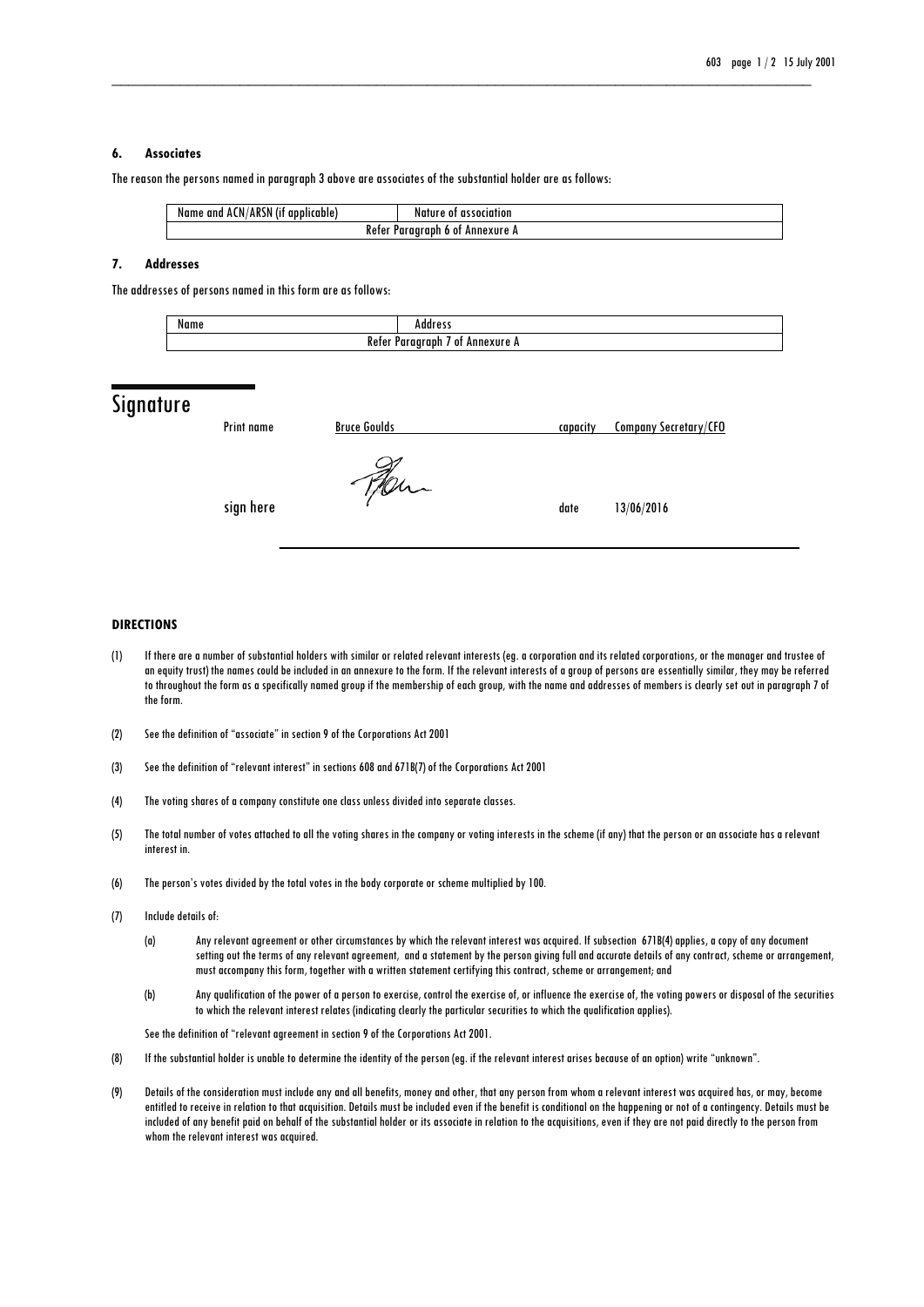## THIS IS ANNEXURE 'A' OF 3 PAGES REFERRED TO IN FORM 603 'NOTICE OF INITIAL SUBSTANTIAL HOLDER' LODGED BY MINERAL RESOURCES LIMITED IN RELATION TO EMPIRE OIL & GAS NL ACN 063 613 730

Print Name Bruce Goulds Bruce Goulds Capacity Company Secretary/CFO

Hen

Sign Here **6** and 13/06/2016

\_\_\_\_\_\_\_\_\_\_\_\_\_\_\_\_\_\_\_\_\_\_\_\_\_\_\_\_\_\_\_\_\_\_\_\_\_\_\_\_\_\_\_\_\_\_\_\_\_\_\_\_\_\_\_\_\_\_\_\_\_\_\_\_\_\_\_\_\_\_\_\_\_\_\_

\_\_\_\_\_\_\_\_\_\_\_\_\_\_\_\_\_\_\_\_\_\_\_\_\_\_\_\_\_\_\_\_\_\_\_\_\_\_\_\_\_\_\_\_\_\_\_\_\_\_\_\_\_\_\_\_\_\_\_\_\_\_\_\_\_\_\_\_\_\_\_\_\_\_\_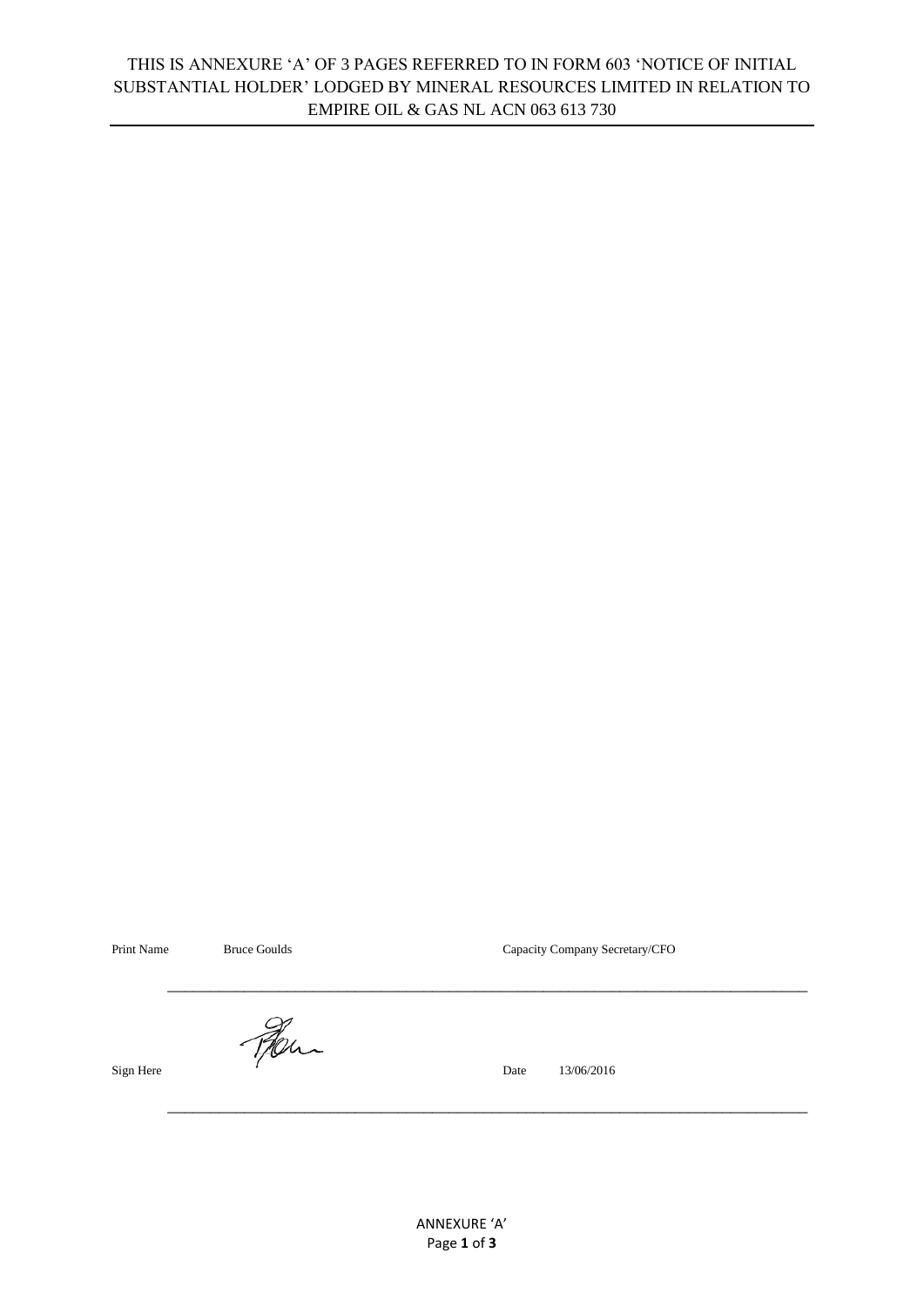## **3. Details of relevant interests**

The nature of the relevant interest the substantial holder or an associate had in the following voting securities on the date the substantial holder became a substantial holder are as follows:

| Holder of relevant interest                    | Nature of relevant interest (7) | Class and number of securities |
|------------------------------------------------|---------------------------------|--------------------------------|
| <b>Mineral Resources Limited</b>               | Holder of the securities        | 19,826.294 ordinary shares and |
|                                                |                                 | 1,426,359 options              |
| <b>Crushing Services International Pty Ltd</b> | Pursuant to section 608 of the  | Nil                            |
|                                                | Corporations Act 2001 (Cth)     |                                |
| P.I.H.A. Pty Ltd                               | Pursuant to section 608 of the  | Nil                            |
|                                                | Corporations Act 2001 (Cth)     |                                |
| Process Minerals International Pty Ltd         | Pursuant to section 608 of the  | Nil                            |
|                                                | Corporations Act 2001 (Cth)     |                                |
| <b>Polaris Metals Pty Ltd</b>                  | Pursuant to section 608 of the  | Nil                            |
|                                                | Corporations Act 2001 (Cth)     |                                |
| <b>Eclipse Minerals Pty Ltd</b>                | Pursuant to section 608 of the  | Nil                            |
|                                                | Corporations Act 2001 (Cth)     |                                |
| <b>Mesa Minerals Limited</b>                   | Pursuant to section 608 of the  | Nil                            |
|                                                | Corporations Act 2001 (Cth)     |                                |
| <b>Hitec Energy Pty Ltd</b>                    | Pursuant to section 608 of the  | Nil                            |
|                                                | Corporations Act 2001 (Cth)     |                                |
| <b>Auvex Resources Pty Ltd</b>                 | Pursuant to section 608 of the  | Nil                            |
|                                                | Corporations Act 2001 (Cth)     |                                |
| Mineral Resources (Equipment) Pty Ltd          | Pursuant to section 608 of the  | Nil                            |
|                                                | Corporations Act 2001 (Cth)     |                                |
| PIHA (Water) Pty Ltd                           | Pursuant to section 608 of the  | Nil                            |
|                                                | Corporations Act 2001 (Cth)     |                                |
| <b>Steelpile Pty Ltd</b>                       | Pursuant to section 608 of the  | Nil                            |
|                                                | Corporations Act 2001 (Cth)     |                                |
| <b>Mineral Construction Pty Ltd</b>            | Pursuant to section 608 of the  | Nil                            |
|                                                | Corporations Act 2001 (Cth)     |                                |
| <b>Mineral Services Pty Ltd</b>                | Pursuant to section 608 of the  | Nil                            |
|                                                | Corporations Act 2001 (Cth)     |                                |
| Vigor Materials Handling Pty Ltd               | Pursuant to section 608 of the  | Nil                            |
|                                                | Corporations Act 2001 (Cth)     |                                |
| <b>MRL Rail Pty Ltd</b>                        | Pursuant to section 608 of the  | Nil                            |
|                                                | Corporations Act 2001 (Cth)     |                                |
| MIS. Carbonart Pty Ltd                         | Pursuant to section 608 of the  | Nil                            |
|                                                | Corporations Act 2001 (Cth)     |                                |
| <b>Flotar Pty Ltd</b>                          | Pursuant to section 608 of the  | Nil                            |
|                                                | Corporations Act 2001 (Cth)     |                                |
| ACN 611 495 268 Pty Ltd                        | Pursuant to section 608 of the  | Nil                            |
|                                                | Corporations Act 2001 (Cth)     |                                |
| ACN 611 494 912 Pty Ltd                        | Pursuant to section 608 of the  | Nil                            |
|                                                | Corporations Act 2001 (Cth)     |                                |
| ACN 611 488 932 Pty Ltd                        | Pursuant to section 608 of the  | Nil                            |
|                                                | Corporations Act 2001 (Cth)     |                                |